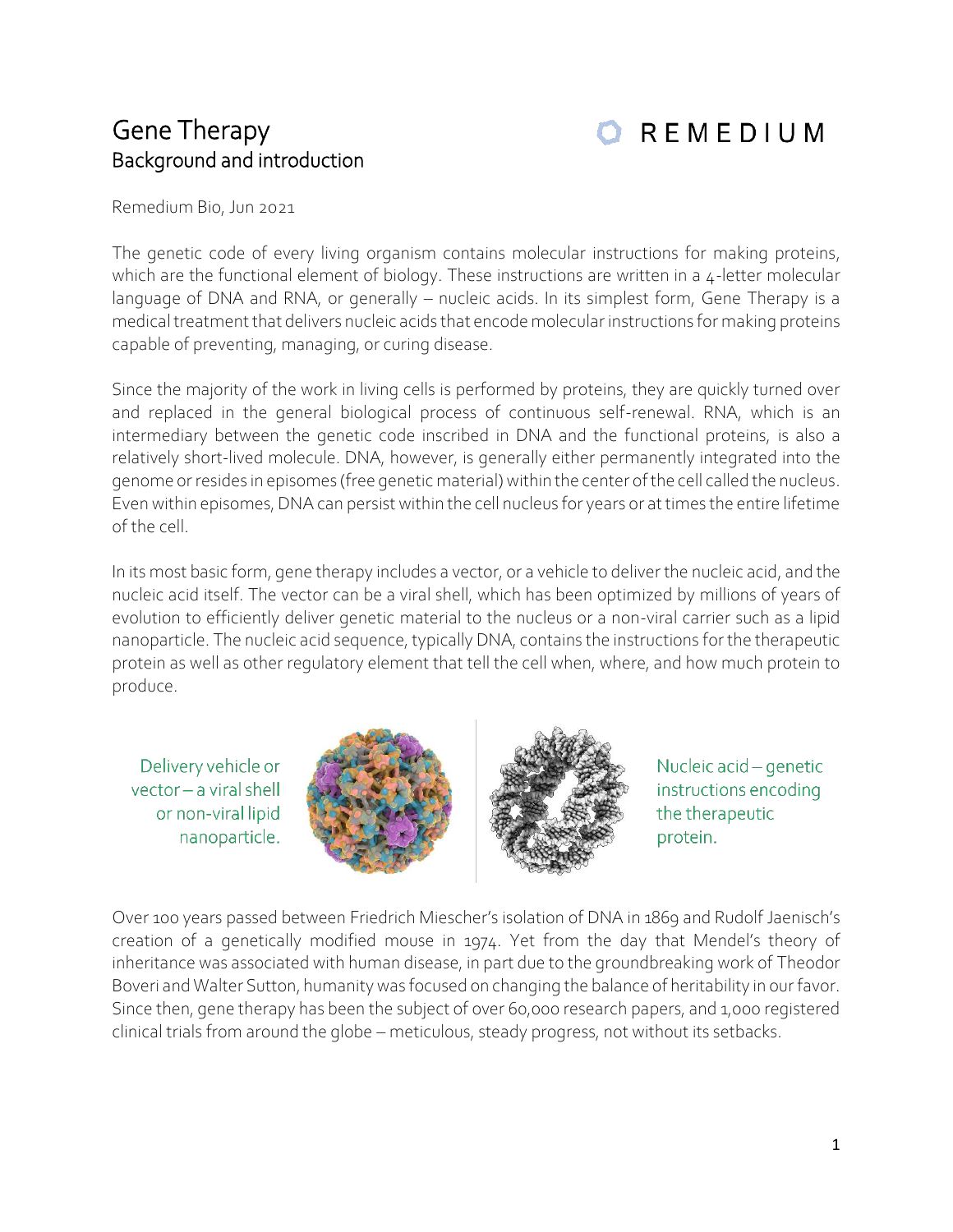

Having realized the significant therapeutic potential of gene therapy by the early 90's, the scientific community quickly began to probe the technology, its mechanisms, means of delivery, and regulation. Today, the most commonly utilized methods to deliver nucleic acids, the Adeno Associated Viral vectors and lipid nanoparticles, have been the subject of over 13,000 peer reviewed publications, of which over 100 are clinical trial reports with published results. Clinical gene therapy has made incredible progress in the last 20 years with nearly 1,000 registered clinical trials on ClinicalTrials.gov of which 142 are using the Adeno Associated Viral vector and 30 delivering its therapeutic cargo with lipid nanoparticles. With the recent US regulatory approvals for the treatment of Leber congenital amaurosis and spinal muscular atrophy, traditional gene therapy has now been administered to thousands of patients worldwide.

Yet, despite the decades of groundbreaking work, the most significant validation for gene therapy, as well as viral and non-viral delivery of nucleic acids, came within the last 2 years. Driven by the Covid pandemic, the brightest minds of the pharmaceutical industry proposed a novel approach for vaccination, the delivery of genetic material for expression of viral antigens in human cells – effectively a gene therapy vaccine. The approaches utilized messenger RNA encapsulated in lipid nanoparticles and DNA delivered via an Adenoviral vector. Hundreds of thousands of healthy volunteers participated in truly global-scale clinical trials for the Moderna, Pfizer/BioNTech, JNJ, Sputnik V, and AstraZeneca vaccines unequivocally confirming their exceptionally high safety and effectiveness profiles. Less than a year from the initiation of R&D activities, commercial supply chains were fully primed and operational. With breakneck speed, gene therapy was finally being validated on a global scale, across a number of platforms, developed by half a dozen companies from across the world.

For the first time in history, therapeutic delivery of nucleic acids to human cells was happening at a scale of multiple-million doses per day. According to OurWorldInData.org, as of the end of June, over 2.6 billion doses of Covid vaccines have been successfully administered in the world, of which over a billion were from the nucleic acid vaccine types containing DNA or messenger RNA. Via the largest trial by fire in human history, gene therapy received validation at an unprecedented global scale, proving not only the ability to quickly engineer nucleic acid therapeutics and delivery systems, but setting a new bar for safety, effectiveness, and affordability.